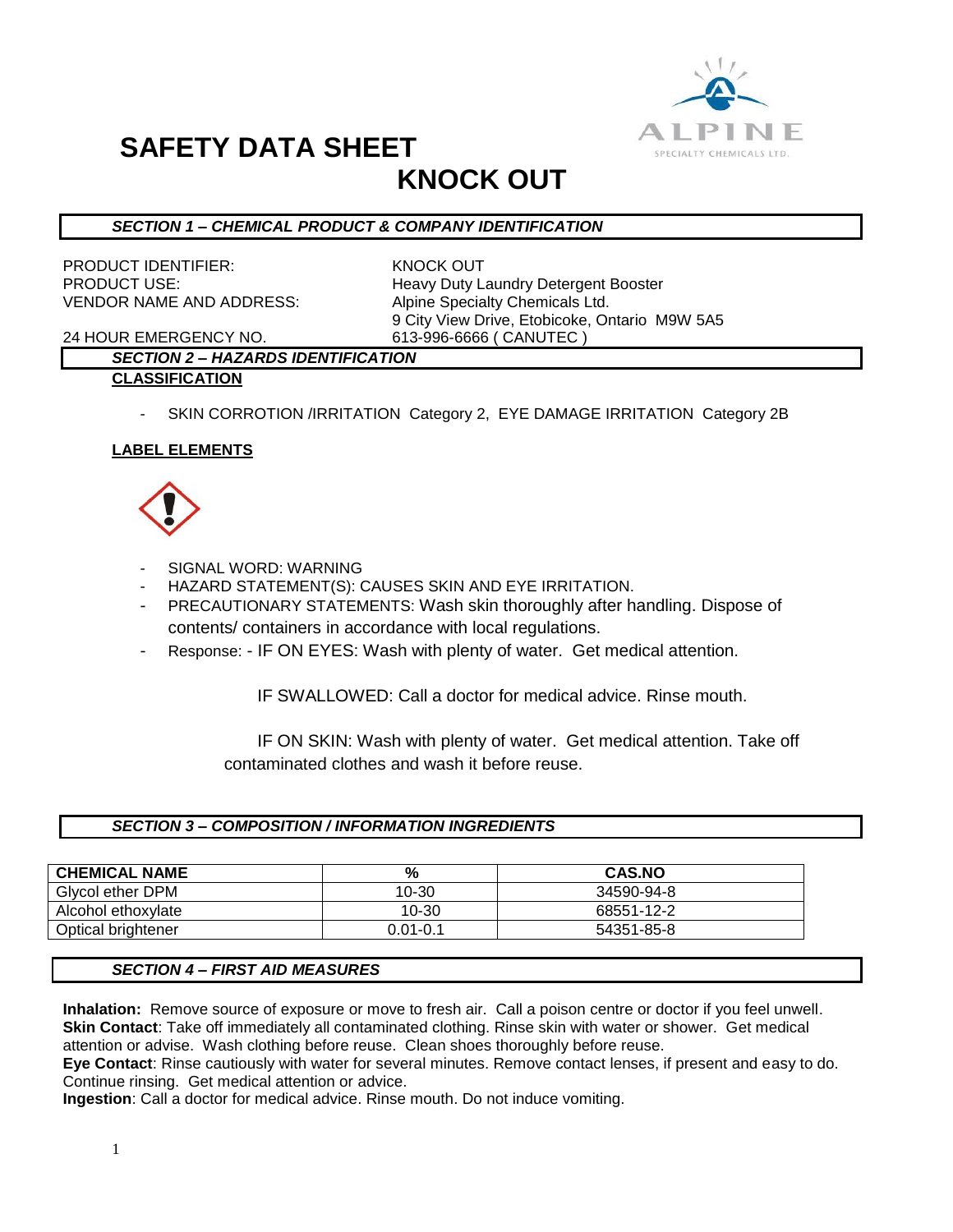# **SAFETY DATA SHEET**

### **KNOCK OUT**

**Note to physician**: Treat symptomatically, no specific antidote. See toxicological information (section 11)

#### *SECTION 5 – FIRE FIGHTING MEASURES*

#### **Extinguishing Media:**

**Suitable Extinguishing Media:** Use water spray, fog or foam.

**Unsuitable Extinguishing Media:** None known

 **Specific hazards arising from the product:** Keep away sources of ignition.

**Hazardous thermal decomposition products:** Decomposition products may include the following materials: carbon dioxide and carbon monoxide.

**Advice for fire-fighters:** Not available.

*SECTION 6 – ACCIDENTAL RELEASE MEASURES*

#### **Personal precautions, protective equipment and emergency procedures:**

Wear suitable protective clothing. Wear eye/face protection.

**Environmental precautions:** Avoid contact of large amounts of spilled material and runoff with soil and surface waterways.

**Methods and materials for containment and cleaning up**: Use a water rinse for final clean-up.

#### *SECTION 7 – HANDLING AND STORAGE*

**Precautions for safe handling**: Ventilate adequately, otherwise wear an appropriate breathing apparatus. Avoid contact with eyes, skin or clothing. Wash thoroughly after handling.

**Storage Procedures**: Keep containers closed when not in use. Do not freeze. Store between the following temperatures: 5 to 40°C.

#### *SECTION 8 – EXPOSURE CONTROLS/PERSONAL PROTECTION*

|                         | <b>ACGIH</b><br>TLV |      | <b>OSHA PEL</b> |         | AIHA WEEL     |                     |
|-------------------------|---------------------|------|-----------------|---------|---------------|---------------------|
| <b>CHEMICAL NAME</b>    | TWA                 | STEL | TWA             | Ceiling | 8 hour TWA    | Short term TWA<br>© |
| <b>Glycol Ether DPM</b> | $100$ ppm           |      | Not available   |         | Not available |                     |

ACGIH= American Conference of Governmental Industrial Hygienists. TLV = Threshold Limit Value. TWA = Timeweighted Average. STEL = Short-term Exposure Limit OSHA = US Occupational Safety and Health Administration. PEL = Permissible Exposure Limits. AIHA = AIHA Guideline Foundation. WEEL = Workplace Environmental Exposure Limit.

**Appropriate Engineering Control**: Good general ventilation should be sufficient to control worker exposure to airborne contaminants.

#### **Individual Protection Measure:**

**Eye/Face Protection:** Do not get into eyes. Wear chemical safety goggles.

**Skin Protection:** No known effect after skin contact. Rinse with water.

**Respiratory protection**: Not required

**Inhalation:** No special measures required. Treat symptomatically. *SECTION 9 – PHYSICAL AND CHEMICAL PROPERTIES*

**Appearance:** Liquid, colorless.

2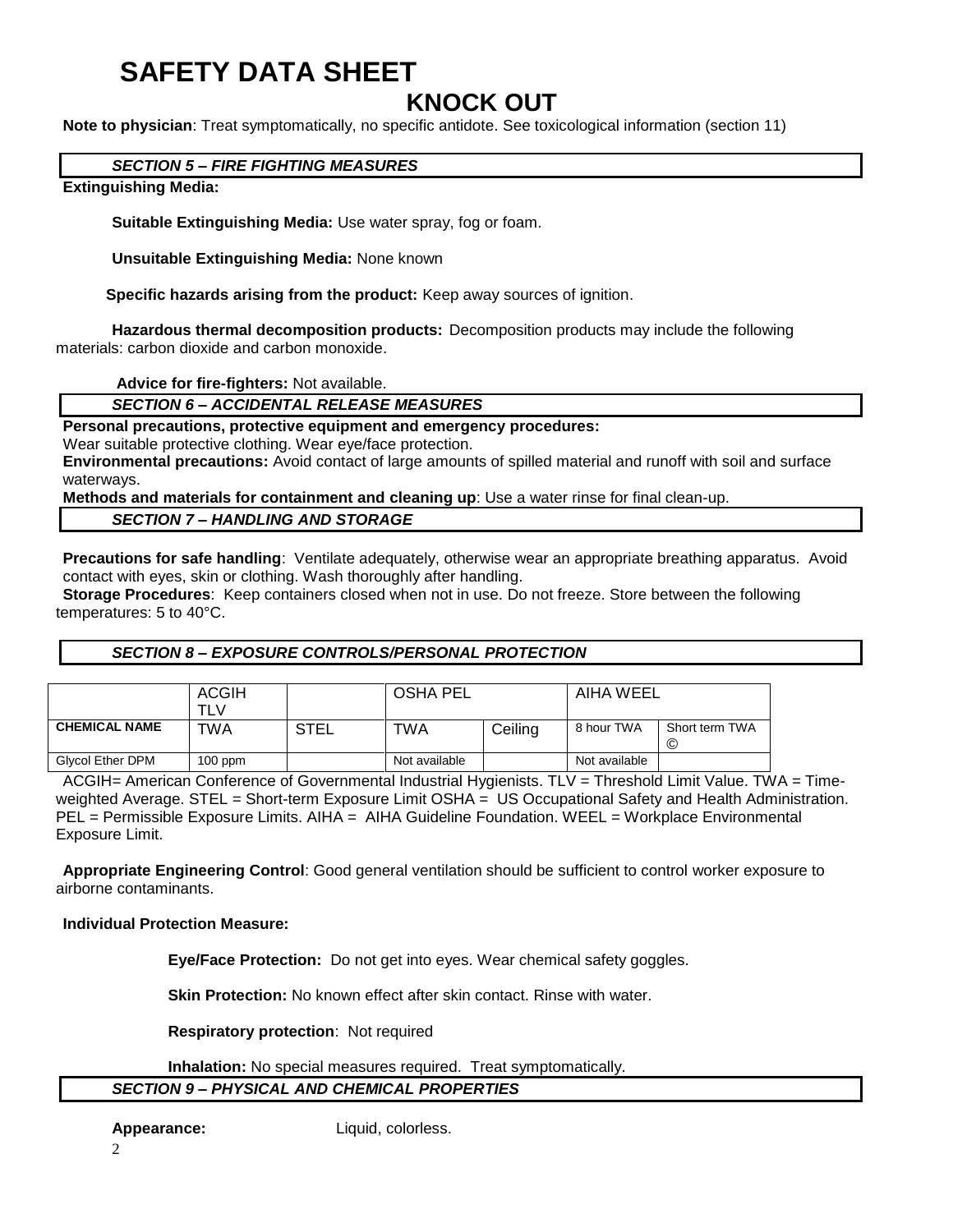## **SAFETY DATA SHEET KNOCK OUT**

| Odour:                      | None.                        |
|-----------------------------|------------------------------|
| pH :                        | $9(100\%)$                   |
| <b>Melting Point:</b>       | Not available                |
| <b>Boiling point:</b>       | $>$ 100 °C                   |
| <b>Flash Point:</b>         | Not available                |
| <b>Evaporation Rate:</b>    | Not available                |
| <b>Flammability:</b>        | Not available                |
| <b>Explosive Limit:</b>     | Not available                |
| <b>Relative Density:</b>    | Approx. = $1$ (Water = $1$ ) |
| <b>Viscosity:</b>           | Not available                |
| <b>Solubility in water:</b> | Soluble                      |

**Partition coefficient - n-octanol/water:** Not available

| Auto ignition temperature<br>Not available   |                   |
|----------------------------------------------|-------------------|
| <b>SECTION 10 - STABILITY AND REACTIVITY</b> |                   |
| STABILITY:                                   | Stable            |
| INCOMPATIBILITY:                             | None              |
| HAZARDOUS DECOMPOSITION PRODUCTS:            | None              |
| HAZARDOUS POLYMERIZATION:                    | Will not occur.   |
| CONDITIONS TO AVOID:                         | No specific data. |

#### *SECTION 11 – TOXICOLOGICAL INFORMATION*

| <b>Chemical Name</b> | <b>LC50</b>   | <b>LD50</b>              | dermal        |
|----------------------|---------------|--------------------------|---------------|
| Alcohol ethoxylate   | Not Available | Not Available            | Not Available |
| Givcol ether DPM     | Not Available | 5130 mg/kg<br>guinea pig | Not Available |

**Routes of exposure:** Skin contact, Eye contact, Ingestion.

**Eye contact**: Material may cause irritation. **Skin contact**. Causes skin irritation. **Inhalation**: No specific data. **Acute toxicity**:

**Eye contact:** Causes eye irritation.

**Skin contact:** Causes skin irritation.

**Inhalation:** Not known significant effects**.**

**Ingestion:** Not known significant effects.

**Germ cell mutagenicity:** Not available